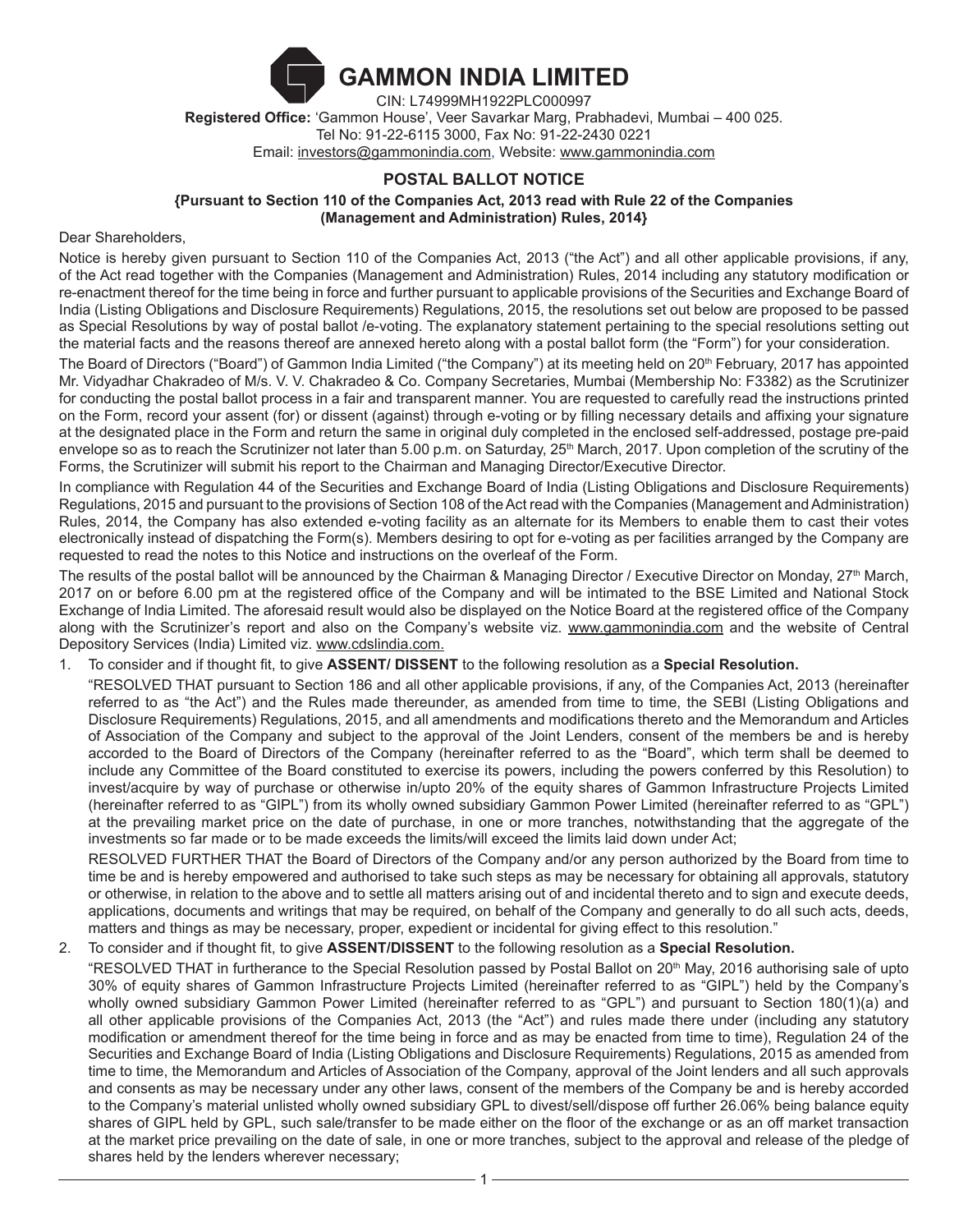RESOLVED FURTHER THAT for the purpose of giving effect to this resolution, the Board be and is hereby authorised to take from time to time all decisions and such steps as may be necessary and to execute such documents, deeds, writings, papers and/or agreements as may be required and do all such acts, deeds, matters and things, as it may in its absolute discretion, deem fit, necessary or appropriate."

#### **By Order of the Board of Directors FOR GAMMON INDIA LIMITED**

**Sd/- GITA G. BADE COMPANY SECRETARY**

*Registered Office: 'Gammon House', Veer Savarkar Marg, Prabhadevi, Mumbai - 400 025.*

Dated: 20<sup>th</sup> February, 2017

#### **Notes:**

- 1. The Statement pursuant to Section 102 of the Companies Act, 2013 setting out all the material facts and the reasons for the proposals is annexed hereto.
- 2. The Postal Ballot Notice is being sent to all the Members, whose names appear in the Register of Members/ list of Beneficial Owners, received from National Securities Depository Limited ("NSDL")/Central Depository Services (India) Limited ("CDSL") as on 17<sup>th</sup> February, 2017. The Postal Ballot Notice is being sent to Members in electronic form to the email addresses registered with their Depository Participants (in case of electronic shareholding)/the Company's Registrar and Share Transfer Agents (in case of physical shareholding). For Members whose email IDs are not registered, physical copies of the Postal Ballot Notice are being sent by permitted mode alongwith a postage pre-paid self-addressed Business Reply Envelope.
- 3. The voting shall be reckoned in proportion to a Member's share of voting rights on the paid-up Equity Share Capital of the Company on the cut-off date, i.e. 17<sup>th</sup> February, 2017.
- 4. As per Companies (Management and Administration) Rules, 2014, Notice of Postal Ballot along with Postal Ballot Form is being sent to all the Members through speed post / registered / courier and electronically by email to those shareholders who have registered their email-id with the Company / Depositories along with Postal Ballot Form.
- 5. In compliance with the provisions of Sections 108 and 110 and other applicable provisions of the Act, read with the Companies (Management and Administration) Rules, 2014 and Regulation 44 of the Securities and Exchange Board of India (Listing Obligations and Disclosure Requirements), Regulations, 2015, the Company is pleased to offer e-voting facility as an option to all the Members of the Company. The Company has entered into an agreement with CDSL for facilitating e-voting to enable the Members to cast their votes electronically instead of dispatching Postal Ballot Form. Members may please refer to the instructions below for the purpose of voting through e-voting facility.
- 6. The Postal Ballot Notice is placed in the 'Investors Information' section on the Company's website: www.gammonindia.com.
- 7. The Board of Directors has appointed Mr. Vidyadhar Chakradeo of M/s. V. V. Chakradeo & Co. Company Secretaries, Mumbai as the Scrutinizer for conducting the Postal Ballot process in accordance with the law and in a fair and transparent manner. The Postal Ballot Form and the self-addressed business reply envelope are enclosed for use of members.
- 8. Members are requested to carefully read the instructions printed on the attached Postal Ballot form. The Postal Ballot form, duly completed and signed, should be returned in the enclosed self-addressed, postage prepaid envelope, directly to the Scrutinizer so as to reach him on or before the close of working hours i.e. 5.00 p.m. on Saturday, 25<sup>th</sup> March, 2017. Any response received from the shareholders after 5.00 p.m. on Saturday, 25<sup>th</sup> March, 2017 shall be treated as if no response is received in terms of sub-rule 12 of Rule 22 of the Companies (Management and Administration) Rules, 2014.
- 9. The date of declaration of results of the postal ballot i.e. Monday, 27<sup>th</sup> March, 2017 shall be the date on which the resolutions would be deemed to have been passed, if approved by the requisite majority.
- 10. The Special Resolutions passed by the Members through Postal Ballot are deemed to have been passed as if they had been passed at a General Meeting of the Members.
- 11. Voting period commences from 9.30 a.m. (IST) on Friday, 24<sup>th</sup> February, 2017 and ends at 5.00 p.m. (IST) on Saturday, 25<sup>th</sup> March, 2017. E-voting shall not be allowed beyond the said date and time.
- 12. Kindly note that the Members can opt only for one mode of voting, i.e. either by physical ballot or e-voting. If you are opting for e-voting, then do not vote by physical ballot and vice versa. However, in case Members cast their vote by physical ballot as well as by e-voting, then voting done through e-voting shall prevail and voting done by physical ballot shall be treated as invalid.
- 13. Members who have received the Postal Ballot Notice by e-mail and wish to vote through physical Postal Ballot Form can download the Postal Ballot Form from the link or seek a duplicate Postal Ballot Form from the Registrar & Transfer Agent, Link Intime India Private Limited or Company Secretary, Gammon India Limited, 'Gammon House', Veer Savarkar Marg, Prabhadevi, Mumbai - 400 025, fill in the details and send the same to the Scrutinizer.
- 14. Members desiring to exercise their vote by physical Postal Ballot are requested to carefully read the instructions printed on the Postal Ballot Form and return the Postal Ballot Form duly completed and signed in the enclosed self-addressed Business Reply Envelope to the Scrutinizer. The postage cost will be borne by the Company. However, envelopes containing Postal Ballot, if sent by courier or registered / speed post at the expense of the Member will also be accepted.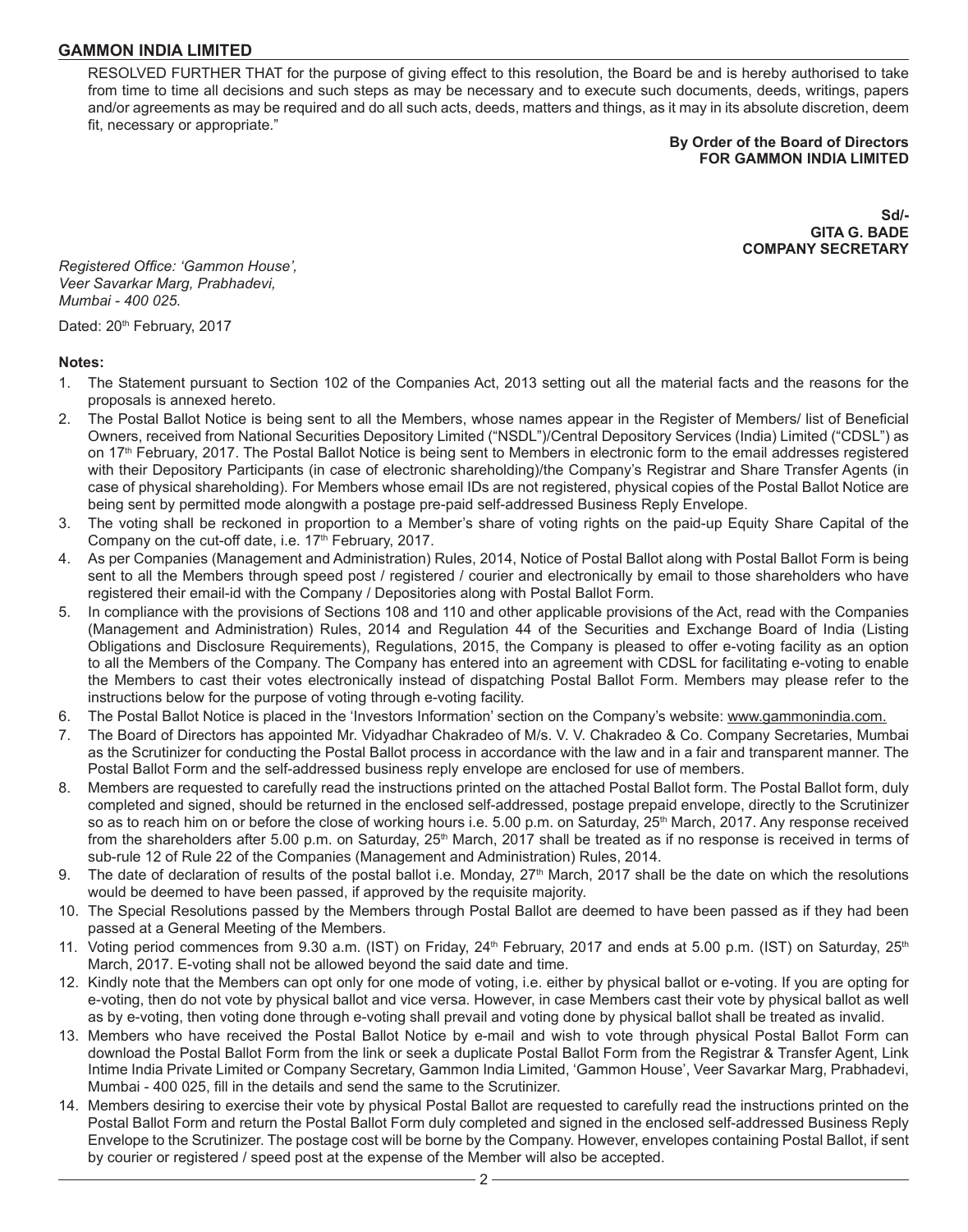- 15. A person who is not a Member as on the cut off date i.e. Friday, 17<sup>th</sup> February, 2017 should treat this Notice for information purpose only.
- 16. Members can contact Ms. Gita G. Bade Company Secretary & Compliance Officer on 022-61154050 or gita.bade@gammonindia.com for any grievances relating to e-voting.
- 17. Instructions regarding e.-voting :-
	- The voting period begins at 9.30 a.m., on Friday,  $24th$  February, 2017 and ends at 5.00 p.m., on Saturday,  $25th$  March, 2017. During this period, shareholders of the Company, holding shares either in physical form or in dematerialized form, as on the cut-off date i.e. Friday, 17<sup>th</sup> February, 2017, may cast their vote electronically. The e-voting module shall be disabled by CDSL for voting thereafter.
	- (ii) The shareholders should log on to the e-voting website www.evotingindia.com.
	- (iii) Click on Shareholders.
	- (iv) Now Enter your User ID
		- a. For CDSL: 16 digits beneficiary ID.
		- b. For NSDL: 8 Character DP ID followed by 8 Digits Client ID.
		- c. Members holding shares in Physical Form should enter Folio Number registered with the Company.
	- (v) Next enter the Image Verification as displayed and Click on Login.
	- (vi) If you are holding shares in demat form and had logged on to www.evotingindia.com and voted on an earlier voting of any company, then your existing password is to be used.
	- (vii) If you are a first time user follow the steps given below:

| <b>PAN</b>             | For Members holding shares in Demat Form and Physical Form                                                                                                                                                                                                                                                                                                                 |  |  |
|------------------------|----------------------------------------------------------------------------------------------------------------------------------------------------------------------------------------------------------------------------------------------------------------------------------------------------------------------------------------------------------------------------|--|--|
|                        | Enter your 10 digit alpha-numeric PAN issued by Income Tax Department (Applicable for both<br>demat shareholders as well as physical shareholders)<br>Members who have not updated their PAN with the Company/Depository Participant are<br>requested to use the sequence number which is printed on the Postal Ballot Form.                                               |  |  |
| OR Date of Birth (DOB) | Dividend Bank Details   Enter the Dividend Bank Details or Date of Birth (in dd/mm/yyyy format) as recorded in your demat<br>account or in the company records in order to login.<br>If both the details are not recorded with the depository or company please enter the member<br>id / folio number in the Dividend Bank details field as mentioned in instruction (iv). |  |  |

- (viii) After entering these details appropriately, click on "SUBMIT" tab.
- (ix) Members holding shares in physical form will then directly reach the Company selection screen. However, members holding shares in demat form will now reach 'Password Creation' menu wherein they are required to mandatorily enter their login password in the new password field. Kindly note that this password is to be also used by the demat holders for voting for resolutions of any other company on which they are eligible to vote, provided that company opts for e-voting through CDSL platform. It is strongly recommended not to share your password with any other person and take utmost care to keep your password confidential.
- (x) For Members holding shares in physical form, the details can be used only for e-voting on the resolutions contained in this Notice.
- (xi) Click on the EVSN **170221002** for **GAMMON INDIA LIMITED**.
- (xii) On the voting page, you will see "RESOLUTION DESCRIPTION" and against the same the option "YES/ NO" for voting. Select the option YES or NO as desired. The option YES implies that you assent to the Resolution and option NO implies that you dissent to the Resolution.
- (xiii) Click on the "RESOLUTIONS FILE LINK" if you wish to view the entire Resolution details.
- (xiv)After selecting the resolution you have decided to vote on, click on "SUBMIT". A confirmation box will be displayed. If you wish to confirm your vote, click on "OK", else to change your vote, click on "CANCEL" and accordingly modify your vote.
- (xv) Once you "CONFIRM" your vote on the resolution, you will not be allowed to modify your vote.
- (xvi) You can also take a print of the votes cast by clicking on "Click here to print" option on the Voting page.
- (xvii)If a demat account holder has forgotten the changed password then Enter the User ID and the image verification code and click on Forgot Password & enter the details as prompted by the system.
- (xviii)Shareholders can also cast their vote using CDSL's mobile app m-Voting available for android based mobiles. The m-Voting app can be downloaded from Google Play Store. Apple and Windows phone users can download the app from the App Store and the Windows Phone Store respectively. Please follow the instructions as prompted by the mobile app while voting on your mobile.

#### (xix) Note for Non - Individual Shareholders and Custodians:-

- **•** Non-Individual shareholders (i.e. other than Individuals, HUF, NRI etc.) and Custodian are required to log on to www.evotingindia.com and register themselves as Corporates.
- **•** A scanned copy of the Registration Form bearing the stamp and sign of the entity should be emailed to helpdesk.evoting@cdslindia.com.
- **•** After receiving the login details a Compliance User should be created using the admin login and password. The Compliance User would be able to link the account(s) for which they wish to vote on.
- The list of accounts linked in the login should be mailed to helpdesk.evoting@cdslindia.com and on approval of the accounts they would be able to cast their vote.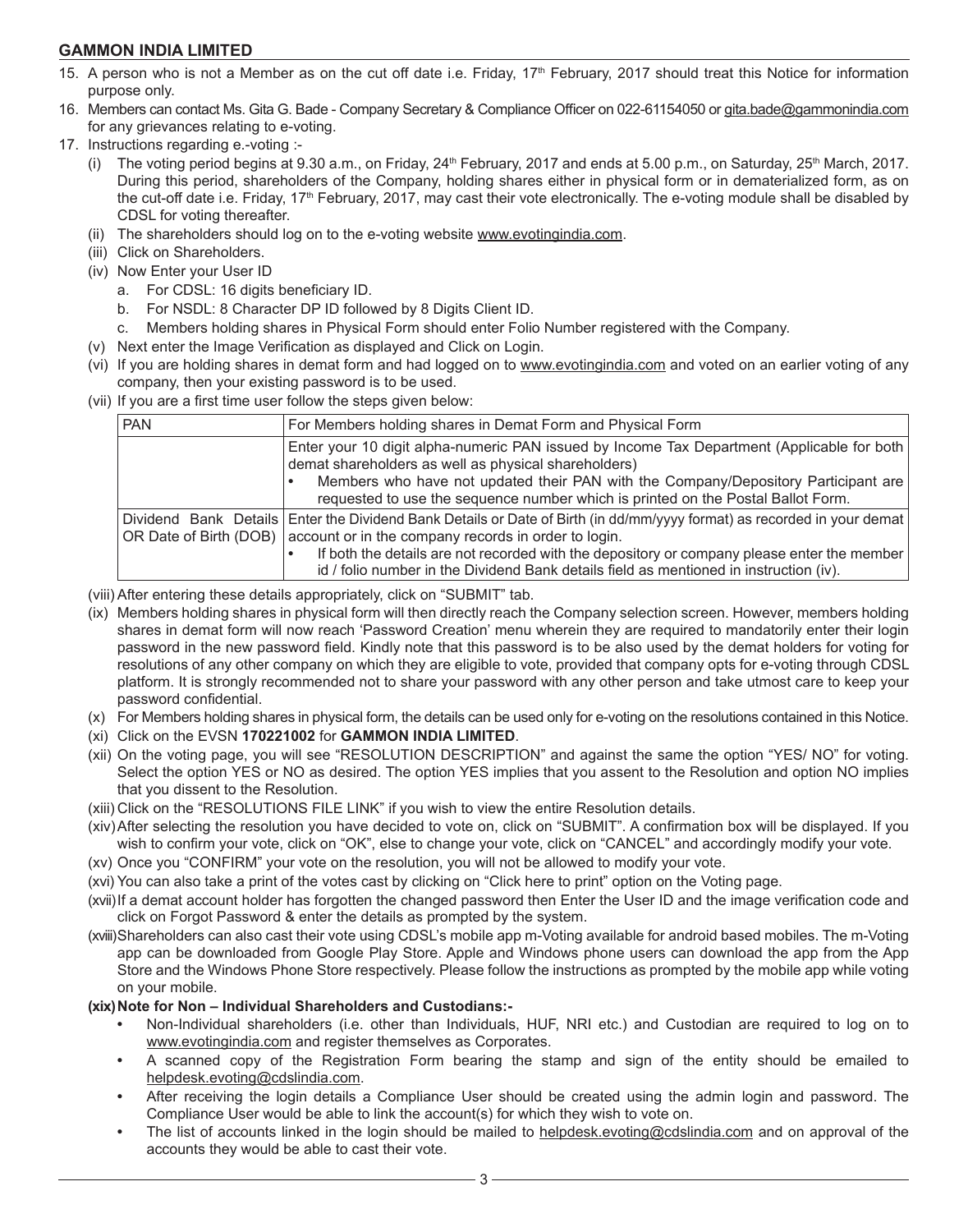- **•** A scanned copy of the Board Resolution and Power of Attorney (POA) which they have issued in favour of the Custodian, if any, should be uploaded in PDF format in the system for the scrutinizer to verify the same.
- **•** In case you have any queries or issues regarding e-voting, you may refer the Frequently Asked Questions ("FAQs") and e-voting manual available at www.evotingindia.com, under help section or write an email to helpdesk.evoting@ cdslindia.com.
- 17. The Scrutinizer will submit his report on postal ballot to the Chairman and Managing Director / Executive Director of the Company after completion of the scrutiny of the Postal Ballot Forms and e-voting. The results of the Postal Ballot will be announced by the Chairman & Managing Director/Executive Director on or before 6.00 pm on Monday, 27<sup>th</sup> March, 2017 at the Registered Office of the Company. The said results will be displayed on the notice board at the Registered Office of the Company, intimated to the National Stock Exchange of India Limited and BSE Limited where the Company's shares are listed and displayed along with the Scrutinizer's report on the Company's website viz. www.gammonindia.com.
- 18. All the material documents referred to in the explanatory statement will be available for inspection at the registered office of the Company during business hours from the date of dispatch of Notice till 5.00 pm on 25<sup>th</sup> March, 2017.
- 19. The Board of Directors has appointed Ms. Gita G. Bade Company Secretary as the person responsible for the entire Postal Ballot process.

#### **ANNEXURE TO THE NOTICE**

## **EXPLANATORY STATEMENT PURSUANT TO SECTION 102 OF THE COMPANIES ACT, 2013 IN RESPECT OF SPECIAL BUSINESS SET OUT IN THE NOTICE**

#### **Item No. 1 and 2**

Members are informed that the Company holds 58.44% of the equity shares in Gammon Infrastructure Projects Limited (hereinafter referred to as "GIPL") through two of its wholly owned subsidiaries. Members are further informed that one of the wholly owned subsidiary viz. Gammon Power Limited (hereinafter referred to as "GPL") holds 52,80,00,000 equity shares of GIPL aggregating to 56.06% of the equity share capital of GIPL. GIPL is listed on the National Stock Exchange of India Limited and BSE Limited. Members are informed that 23,27,94,300 equity shares (24.72%) of GIPL are presently pledged with IDBI Bank Limited and 26,40,00,000 equity shares (28.03%) of GIPL are pledged with ICICI Bank Limited as security for the financial assistance provided by the said banks to the Company.

The Company vide a Special Resolution passed by Postal Ballot on 20<sup>th</sup> May, 2016 had approved sale of upto 30% of the equity shares of GIPL held by GPL in one or more tranches, at such times and in such manner as may be approved by the Board in order to repay the loans of ICICI Bank Limited and IDBI Bank Limited and the said resolution is valid and in force.

The Board of Directors in its meeting held on 20<sup>th</sup> February, 2017 has subject to members, joint lenders and all other statutory approvals, permitted GPL to further sell the balance 26.06 % of the equity shares of GIPL (presently divest not more than 5% of the equity shares of GIPL in the open market and upto 20% of the said equity shares to be sold/transferred to the Company) either on the floor of the exchange or as an off market transaction at the market price prevailing on the date of sale in one or more tranches.

Further as a strategic and prudent business decision, the Board is of the opinion that since the loan facility of ICICI Bank Limited and IDBI Bank Limited is a liability of the Company, it is necessary that both the loan liability and the corresponding security viz. the equity shares of GIPL (which are currently held by GPL and pledged to the aforementioned joint lenders as security for the loan facility sanctioned to the Company), are consolidated in a single entity i.e. in the Company. Hence the Board has, subject to shareholders, joint lenders and all other statutory approvals also accorded its consent to the Company to acquire not more than 20% of the equity shares of GIPL from GPL at the market price prevailing on the date of purchase in one or more tranches and on such terms and conditions as may be mutually agreed between the parties.

The aforementioned sale of shares by GPL will be subject to joint lenders approval and release of pledges by IDBI Bank and ICICI Bank. Members' approval is being sought pursuant to Section 186 of the Companies Act, 2013 and SEBI (Listing Obligations and Disclosure Requirements) Regulations, 2015 for the Special Resolution proposed at Item no.1 for acquisition by the Company up to 20% of the equity shares of GIPL from GPL, notwithstanding that the proposed acquisition exceeds the aggregate of the limits permitted under Section 186 of the Act. The acquisition/sale of equity shares of GIPL by the Company as set out in the Resolution at Item no. 1 and 2 being related party transactions, though not material, has been approved by the Audit Committee in its meeting held on 20<sup>th</sup> February, 2017.

Members' approval is being sought pursuant to Section 180(1)(a) of the Companies Act, 2013 and Regulation 24 of the SEBI (Listing Obligations and Disclosure Requirements) Regulations, 2015, for the Special Resolution proposed at Item No. 2, as the Company's unlisted material subsidiary GPL proposes to sell more than 20% of its assets on an aggregated basis during a financial year. None of the Directors or Key Managerial Personnel of the Company or their respective relatives, is in any way concerned or interested in each of the aforementioned resolutions.

The Directors recommend the Special Resolutions at Item nos. 1 and 2 above for members approval through postal ballot.

## **By Order of the Board of Directors FOR GAMMON INDIA LIMITED**

**Sd/- GITA G. BADE COMPANY SECRETARY**

*Registered Office: 'Gammon House', Veer Savarkar Marg, Prabhadevi, Mumbai - 400 025.*

Dated: 20<sup>th</sup> February, 2017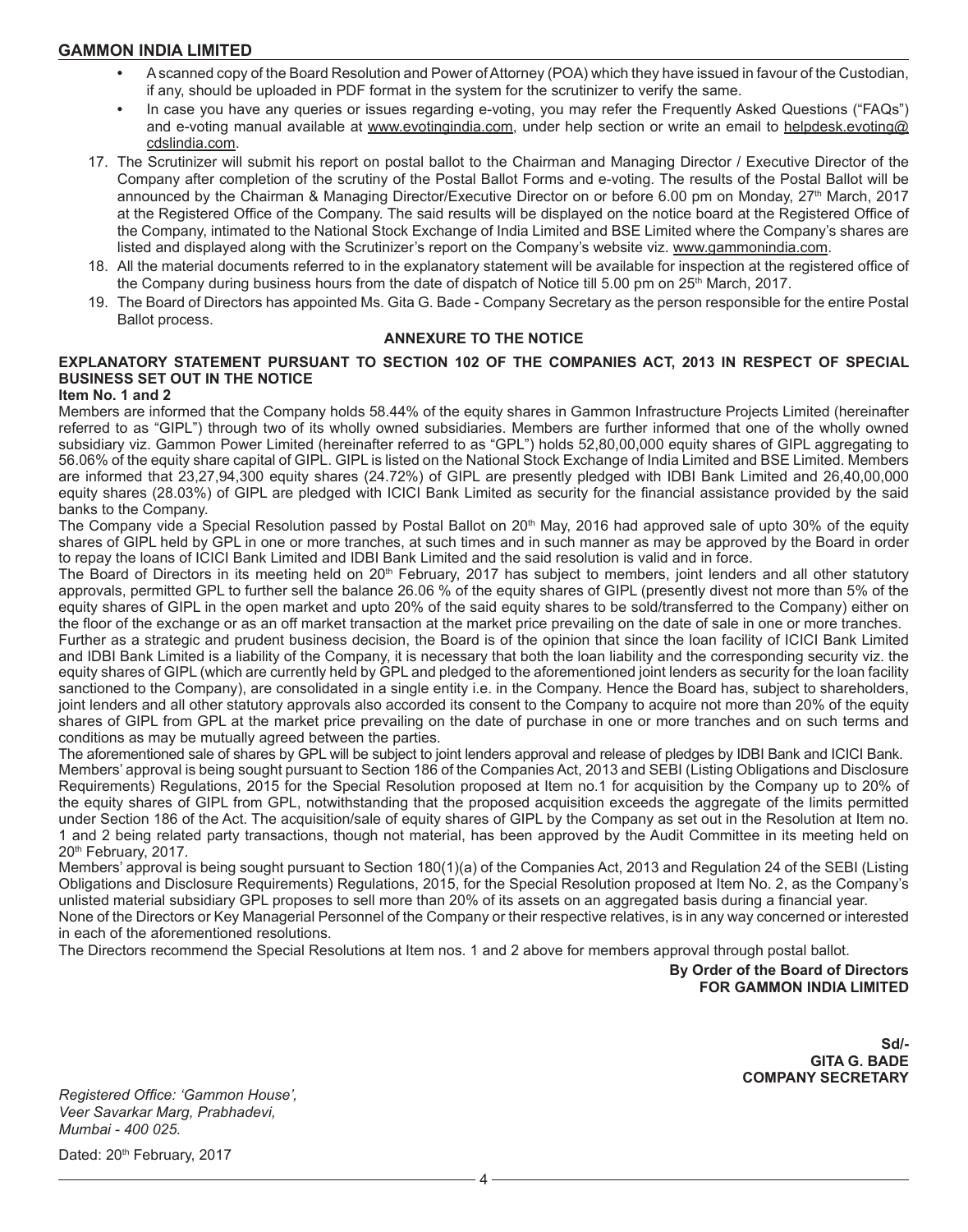

 **CIN: L74999MH1922PLC000997**

**Registered Office: 'Gammon House', Veer Savarkar Marg, Prabhadevi, Mumbai - 400 025.**

Tel No: 91-22-6115 3000, Fax No: 91-22-2430 0221

**:**

Email: investors@gammonindia.com, Website: www.gammonindia.com

# **POSTAL BALLOT FORM**

**Sr. No.:**

- 1. Name (s) and Registered Address of the sole/first- named **Shareholders**
- 2. Name(s) of Joint Holder(s), If any **:**
- 3. Registered Folio No./DP ID No./ Client ID No.\* **:** (\*Applicable to Investors holding shares in dematerialized form)
- 4. Number of shares held **:**

I/We hereby exercise my/our vote in respect of the Special Resolutions to be passed through postal ballot for the businesses stated in the notice by sending my/our assent or dissent to the said resolutions by placing the tick  $(\sqrt)$  mark in the appropriate box below:

| Sr.<br><b>No</b> | <b>Description of Resolution</b>                                                                                                                                                                                                                                                                                                                 | No. of shares for<br>which votes cast | I/We assent to<br>the resolution<br>(FOR) | <b>I/We dissent to</b><br>the resolution<br>(AGAINST) |
|------------------|--------------------------------------------------------------------------------------------------------------------------------------------------------------------------------------------------------------------------------------------------------------------------------------------------------------------------------------------------|---------------------------------------|-------------------------------------------|-------------------------------------------------------|
|                  | Special Resolution pursuant to Section 186 of the<br>Companies Act, 2013 to invest/acquire by way of<br>purchase or otherwise upto 20% of the equity shares of<br>Gammon Infrastructure Projects Limited from its wholly<br>owned subsidiary Gammon Power Limited.                                                                               |                                       |                                           |                                                       |
| 2.               | Special Resolution pursuant to Section 180(1)(a) of the<br>Companies Act, 2013 and Regulation 24 of SEBI (Listing<br>Obligations and Disclosure Requirements) Regulations,<br>2015 authorizing Gammon Power Limited, a wholly<br>owned subsidiary to divest/sell/dispose off further equity<br>shares of Gammon Infrastructure Projects Limited. |                                       |                                           |                                                       |

Signature of the Member

Place:

Date:

Notes:

i) If you opt to cast your vote by e-voting, there is no need to fill up and sign this form.

ii) Last date for receipt of Postal Ballot Form is **Saturday, 25<sup>th</sup> March, 2017.** 

iii) Please read the instructions printed overleaf carefully before casting your vote.

# **ELECTRONIC VOTING PARTICULARS**

| <b>EVSN (Electronic Voting Sequence Number)</b> | <b>USER ID</b> | <b>PASSWORD / PIN</b> |
|-------------------------------------------------|----------------|-----------------------|
| 170221002                                       |                |                       |

\*Only Members who have not updated their PAN with the Company / Depository Participant shall use default PAN in the Pan field.